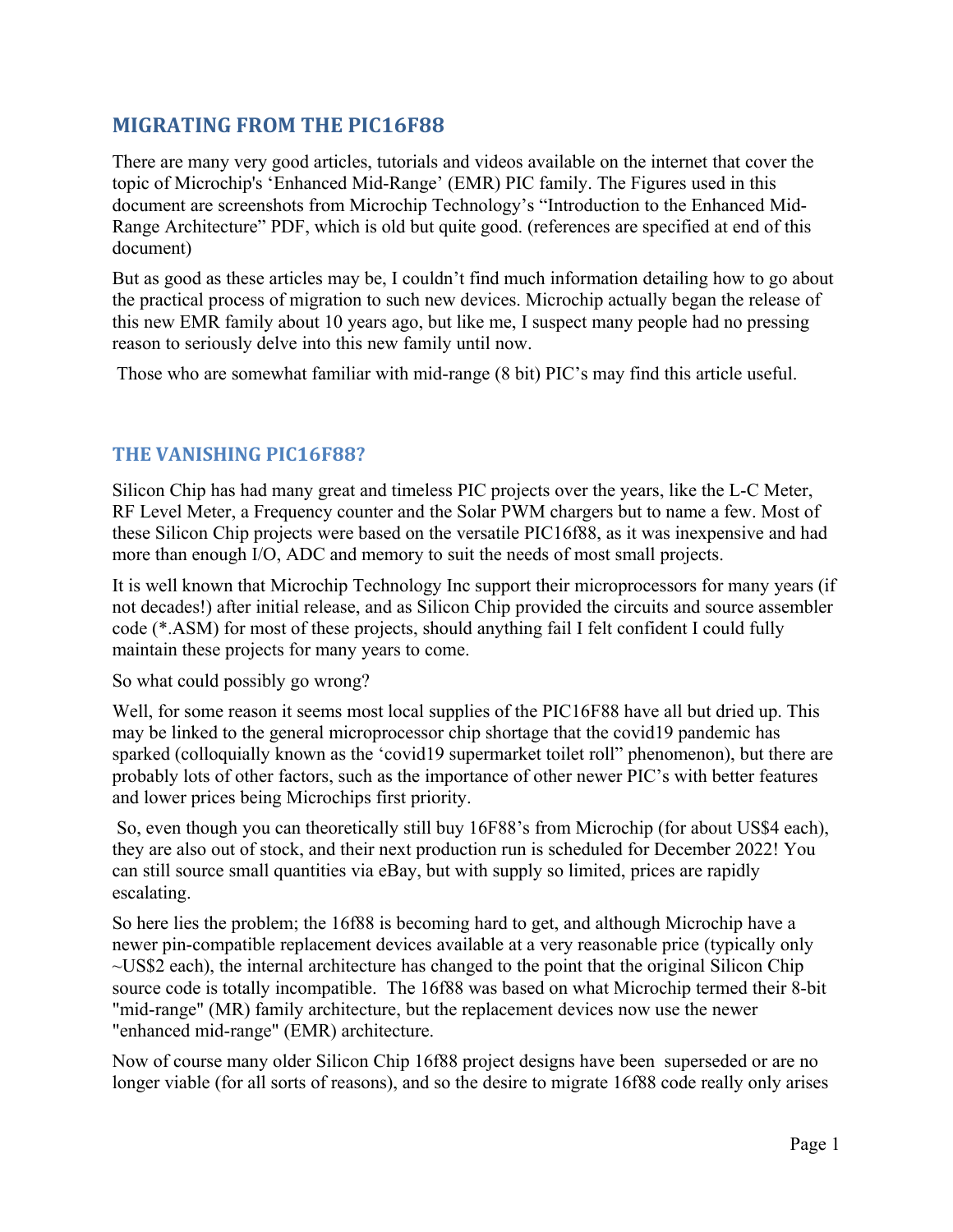if you have a special project that you value …or, if you are like me, you just enjoy tinkering in assembler and want to understand the MR-to-EMR migration process first hand!

So this is where the story begins.

#### **MY BACKGROUND**

Pre-retirement, I had a career in RF electronics. I was 'hands on' initially, but much less so in my last couple of decades. The core equipment that I worked on had a growing reliance on microprocessors, either involved in the frequency synthesis, RF channel memory, display generation or in some sort of automation task. So a basic understanding of microprocessors was essential to my work, but the devices we came across were generally pre-programmed industrial devices – and not the sort you would likely find in a Silicon Chip project!

In the early 1980's, I spent many weekends getting to understand how the 6502 and 6800 processors worked at machine code level. At that time, these types of microprocessors were very popular (think of Atari, Commodore 64, Apple II, BBC micro...). However I quickly learned that these early microprocessors were not the ideal platform for simple DIY home projects, as any design required a plethora of associated circuitry, such as data latches, clocks, SRAM, EPROM, I/O, etc.

None the less, this early training in assembler proved to be a good foundation, in that the core knowledge still remains applicable to many current microprocessor platforms. For some reason, I found that higher-level programming languages like Fortran or C somehow felt too abstract and detached, and so despite the passing of the years I have not lost an appreciation of simple and elegant assembly code. To wit, a brilliant example of a useful range-test macro… in just 4 lines of PIC code!

| Range chk | macro<br>movf<br>addlw | #50uS COUNT, w<br>255-(4950/50)            | ; Check if pulse is $4500uS + (-10\%)$<br>; $W = \text{\#count of } 50uS$ edge interrupts<br>; $W = W + (255 - MAX)$ . [Carry=1 If #count >MAX] |
|-----------|------------------------|--------------------------------------------|-------------------------------------------------------------------------------------------------------------------------------------------------|
|           | addlw<br>btfss         | $(4950/50)-(4050/50)+1$<br><b>CARRYBIT</b> | ; W= W+(MAX -MIN)+1. [Carry=0 if #count was <min]<br>; (Carry=1 only if within MIN-MAX range)</min]<br>                                         |
|           | endm                   |                                            | ; at this line, Carry=0 so branch to process a FAIL<br>; at this line, Carry=1 so add code to process a PASS                                    |

A couple of decades later, enter Silicon Chip and several articles by Stan Swan on the "new millenium 555", the new PICAXE-08! The PICAXE-08 was essentially a PIC12f629 (or similar) preloaded with a proprietary bootloader. Programs could be quickly created with a free PIC-basic programmer/compiler, supplied by Revolution Education (RevEd). These PIC's required no need for any extra circuitry apart from perhaps a few switches and LED's. All the flash memory, SRAM and I/O was included in the one chip!

So the PICAXE reignited my interest in microcontrollers, and with my prior familiarity with assembly code programming, I quickly moved to MPLAB assembler programming of 8bit PIC devices like the 16f628 (which even included a UART serial port!) which were fun and easy to manage. My various DIY projects at the time included things like a RS232 sampler/sniffer, a GPS NMEA string decoder, a DDS audio tone generator and the like.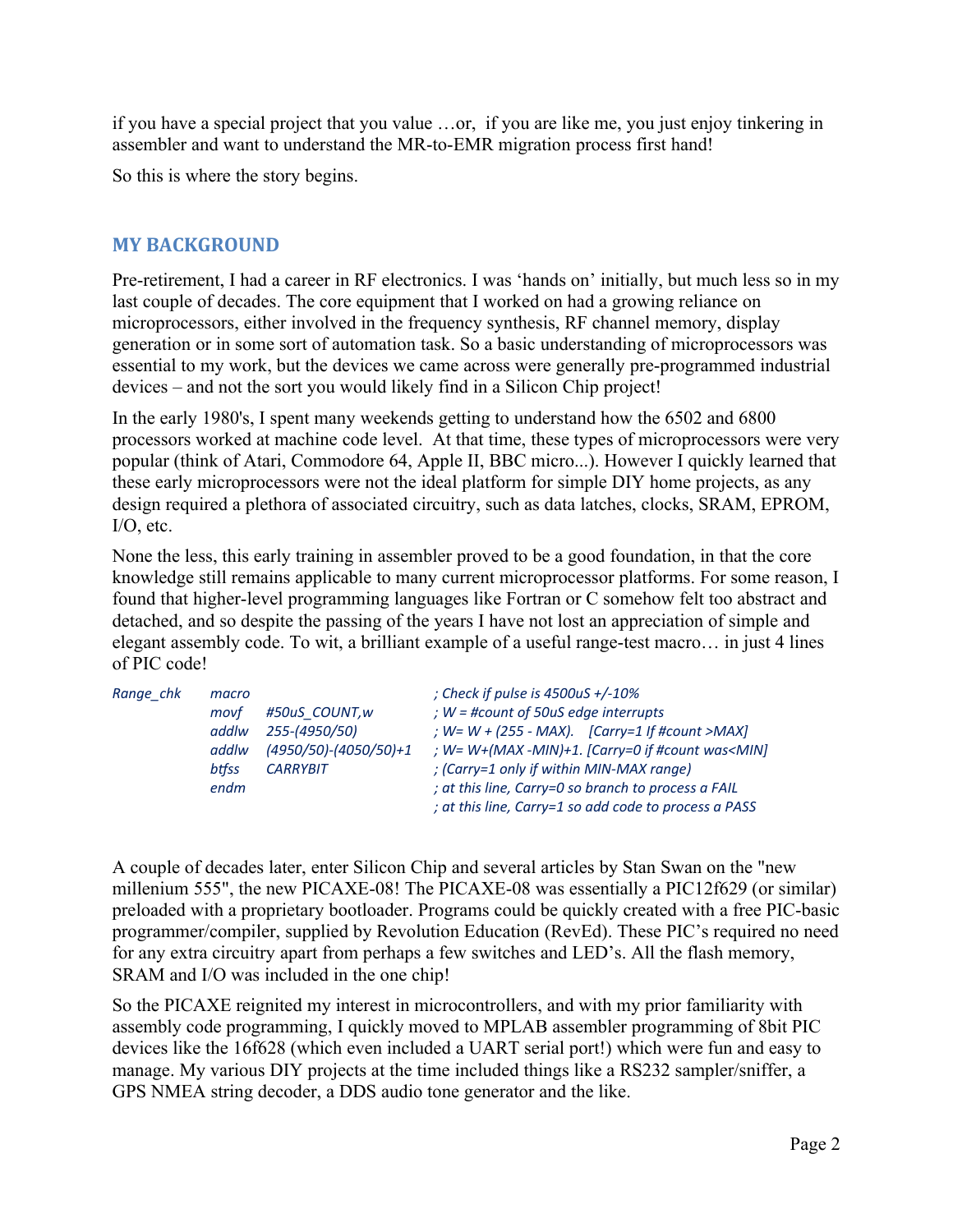#### **ASSUMPTIONS**

This article is aimed to address some of the questions around how to migrate from a 16f88 to a newer extended mid-range device. It is not intended as a tutorial for PIC's, PIC assembler or for the MPLAB IDE. I assume the reader has some knowledge of the 16F88 already, or at least has a basic knowledge of other 8-bit PIC's and of assembly language.

The Microchip documentation website ([https://www.microchip.com/doclisting/TechDoc.aspx](https://www.microchip.com/doclisting/TechDoc.aspx%20)) provides access to many relevant user guides, and after you install MPLAB IDE on your PC (see [https://www.microchip.com/en-us/tools-resources/](https://www.microchip.com/en-us/tools-resources/%20) for free downloads) you will notice it includes a document directory with lots of useful and relevant documentation.

If you are a glutton for punishment, Microchip also have an online "university" with a wide selection of free courses! ( [https://mu.microchip.com/page/all-courses\)](https://mu.microchip.com/page/all-courses)

#### **ENTER MPLAB-X**

Around 2015, Microchip upgraded their trusty MPLAB IDE (integrated development platform) programmer to the latest MPLB-X IPE (integrated programming environment) platform.

This is a great boon for C programmers, or those with Mac, Linux and newer Windows operating systems (as the older MPLAB v8.xx was available only in 32bit Windows format)

This new programmer combines support for the entire range of PIC and AVR devices, and includes support for their new range of programmer interfaces and debuggers. Additionally, it has a whole new suite of graphical interfaces, debugging support and lots of C library support.

But as a consequence of all these bells and whistles**, it has become quite bloated with features that users like me will likely never use.** But my biggest disappointment was that there is no support for their MPASM assembly language programmer, nor their trusty old PicKit3 interface! Looking on the Microchip forum sites, it appears I am not alone in lamenting this oversight.

I must point out that MPLAB-X does provide a new XC8 PIC Assembler, which is a freestanding or integrated cross-assembler and linker package. If you are new to assembler, you may love it. But for my part, I am happy to stick with MPASM in MPLAB v8.xx.

Realistically, MPLAB-X is possibly ideal for those modern users with C programming skills and who want to create and debug their code as quickly as possible (after all, time is money!). And this is where the MPLAB-X ties in neatly with the newer PIC EMR devices – many of these EMR architecture changes (like the enhanced indirect addressing capability and virtual linear bank access) are actually designed to allow easier coding under the C language.

But for all of its supposed benefits, C won't necessarily create beautiful, compact, fast & elegant machine code that I am interested in.

#### **BACK TO THE FUTURE – MPLAB IDE**

Thankfully, Microchip not only support their older devices, they still provide previous versions of their MPLAB IDE (Integrated Development Environment) programmer for free! See…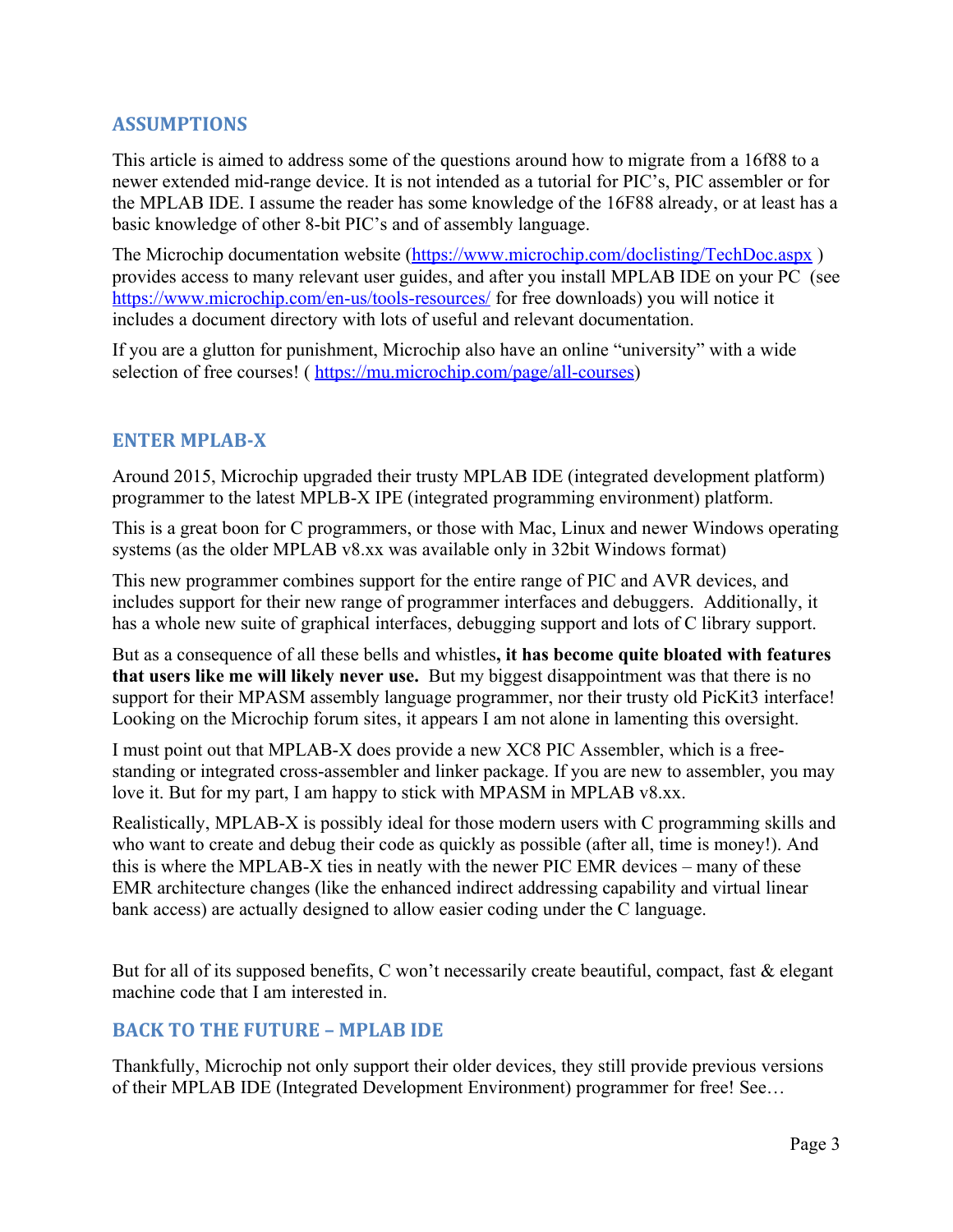#### <https://www.microchip.com/en-us/tools-resources/archives/mplab-ecosystem>

Even MPLAB versions of v6.x, v7.x and v8.x are all available at this website, but only the latest versions will have much support for EMR devices.

**Keep in mind that the last version of MPLAB IDE was version 8.92 (circa 2014), and it will only recognise and program the devices that had been released at the time. That being said, the good news is it will happily program the popular 12F617, as well as EMR devices like the 16F1459, 16F1509 and the 16F1827/47.**

MPLAB IDE v8.92 also supports the PicKit2 or PicKit3 programmers (which you probably have lying around) plus it has some good debugging facilities (like its ICD 3 debugger).

I actually find the most useful debugging tool is the SIM(ulator) tool included in the IDE. Within a couple of key clicks, the simulator runs through your simulated code on screen, while simultaneously showing the status relevant registers or flags in separate windows. You can open windows to view SFR's, clock cycles, stack depth, flags and and variables. Double-click on your source code to add a few breakpoints, and in most cases I find I can prove (or disprove!) my code fairly quickly.

#### **16F88 SUBSTITUTE**

All new extended mid-range devices all have the number code of PIC16f**1**xxxx. You may also come across some 8-bit 12f**1**xxxx PIC's too, but these use the 12-bit word flash, not the 14 bit word flash like the 16f88.

Selecting a replacement for the 16f88 turned out to be quite easy. The Microchip website has a parametric comparison tool, it turns out the PIC16f1827 is a good substitute. Eventually I settled on the PIC16f1847 as it has double the flash memory for just a few cents more.

| <b>Parameter</b>                | 16f88                                | 16f1847                            |
|---------------------------------|--------------------------------------|------------------------------------|
| DIL Pin Count                   | 18                                   | Same!                              |
| Number of I/O Pins              | 16                                   | Same!                              |
| Max freq / CPU MIPS             | 20MHz / 5MIPS                        | 32MHz / 8MIPS                      |
| Data EEPROM (bytes)             | 256                                  | Same!                              |
| SRAM (bytes)                    | $368$ in 4 banks                     | 1024 in 32 banks                   |
| Program Flash Memory<br>(words) | $= 4096$ (words) = 2 x 2048<br>pages | $8192$ (words) = 4 x 2048<br>pages |
| Max ADC Resolution (bits)       | 10                                   | Same!                              |
| <b>ADC</b> Channels             | 7                                    | 12                                 |
| Capture/Compare/PWM<br>(CCP)    | 1                                    | $\overline{2}$                     |
| Number of Comparators           | 2                                    | Same!                              |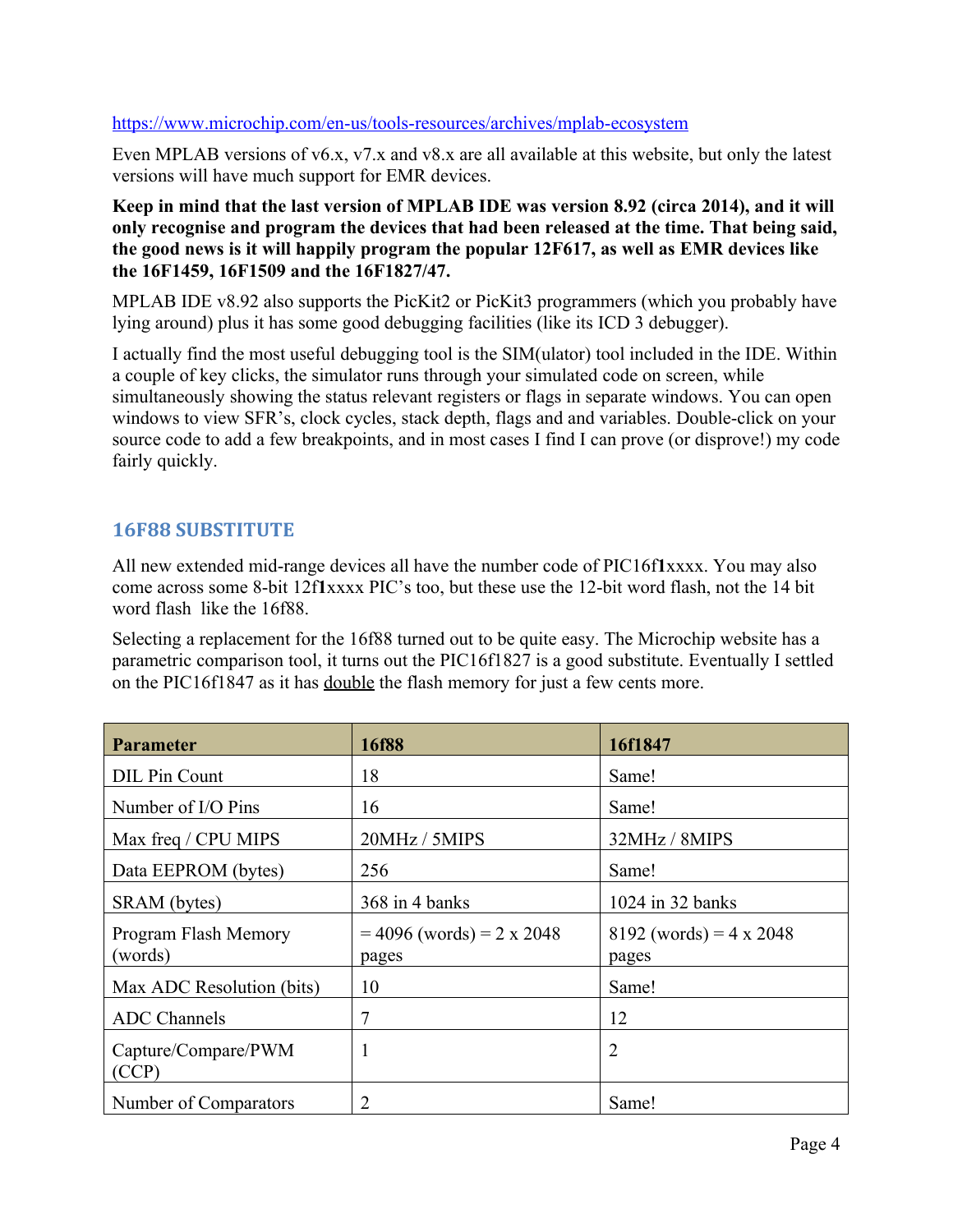| <b>SPI</b>                |                                                |                        |
|---------------------------|------------------------------------------------|------------------------|
| Max 16 Bit Digital Timers |                                                | Same!                  |
| Max 8 Bit Digital Timers  | 2                                              | 4                      |
| <b>Operating Voltage</b>  | $2 - 5.5V$                                     | $1.8 - 5.5V$           |
| Microchip price           | US\$3.42<br>(but unavailable till<br>Dec2022!) | US\$1.95<br>(in stock) |

As for those simpler Silicon Chip projects that used the older 12f675, migration to EMR architecture is not necessary as this chip is freely available and still cheap. However you would be unwise to design a new project based on the 12f675/683, as the newer 12f617 is cheaper and more powerful, so is a far better choice.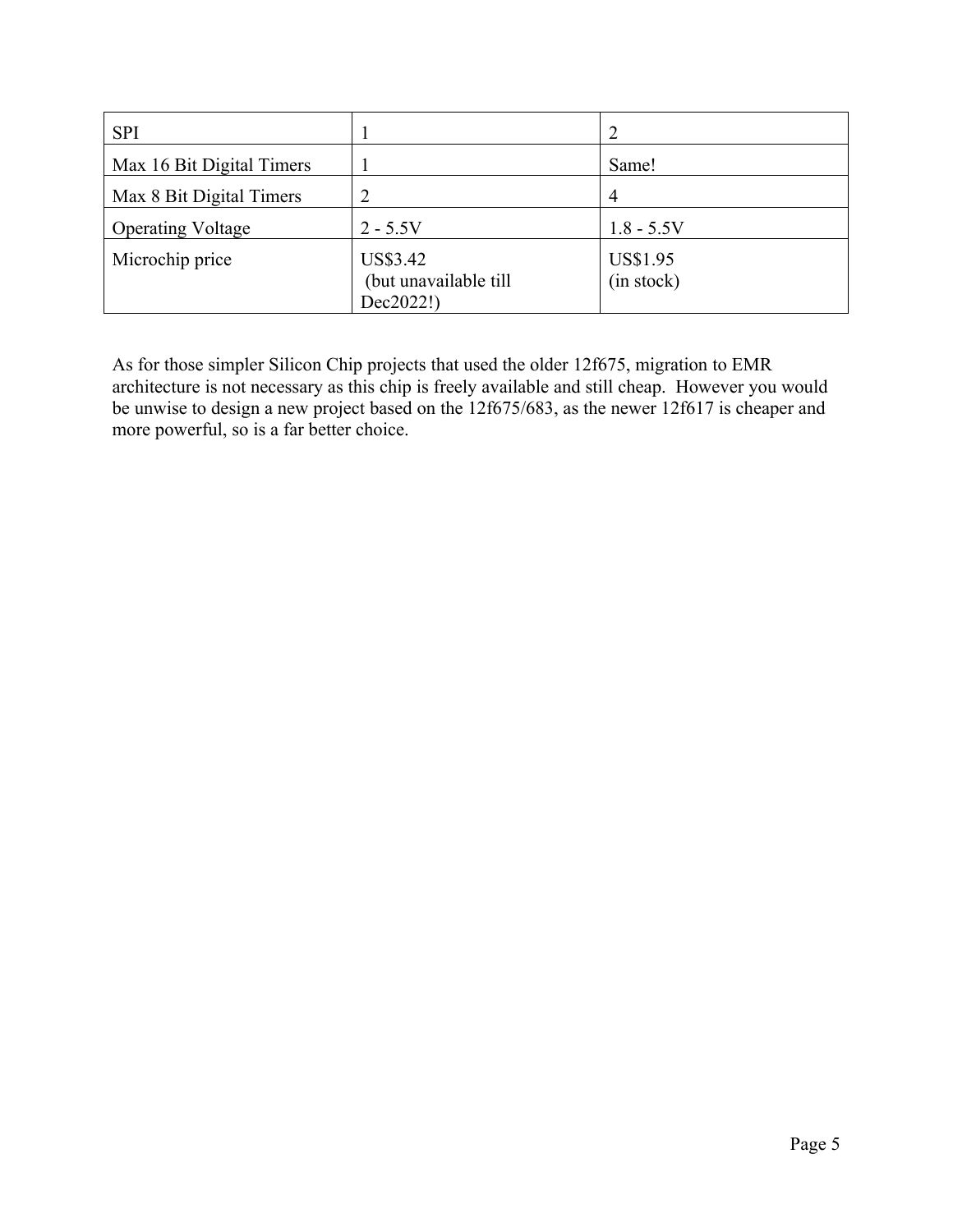#### **SO WHAT IS EMR ARCHITECTURE?**

Enhanced mid-range core devices have additional features, additional instructions and generally more flash code space and SRAM. The new EMR architecture is intended to free up some previous architecture limitations and make the devices easier to program in MPLAB-X using the C++ language.

#### **Opcodes**

The RISC (reduced instruction set code) architecture was always a pleasant feature of PIC's.

With EMR devices, there are several new opcodes, some are general improvements and some are intended to make C programming easier:

- ADDWFC, SBWFB, LSLF, LSRF, ARSF for Logical/Array/Lookup
- MOVLP, MOVLB provide easier and faster Paging and Banking
- BRA (signed), BRW (unsigned), CALLW provide improved  $+/- 256$  byte relative branching
- ADDFSR0L (signed), MOViW, MOVWi for use with the enhanced FSR0L Indirect Addressing
- RESET is a real opcode now, no more waiting for WDT to timeout & provide a reset

| <b>Mnemonic</b> | <b>Description</b>                   |
|-----------------|--------------------------------------|
| <b>ADDWFC</b>   | Add W+F with Carry                   |
| <b>SUBWFB</b>   | <b>Subtract F-W with Borrow</b>      |
| <b>LSLF</b>     | Logical Shift Left                   |
| <b>LSRF</b>     | <b>Logical Shift Right</b>           |
| <b>ASRF</b>     | Arithmetic Shift Right               |
| <b>MOVLP</b>    | <b>Move Literal to PCLATH</b>        |
| <b>MOVLB</b>    | Move Literal to BSR                  |
| <b>BRA</b>      | <b>Branch Relative (signed)</b>      |
| <b>BRW</b>      | Branch PC + W (unsigned)             |
| <b>CALLW</b>    | <b>Call PCLATH:W</b>                 |
| <b>ADDFSR</b>   | Add Literal to FSRn (signed)         |
| <b>MOVIW</b>    | Move indirect to W                   |
| <b>MOVWI</b>    | Move W to Indirect                   |
| <b>RESET</b>    | <b>Reset Hardware &amp; Software</b> |

## **New Instructions**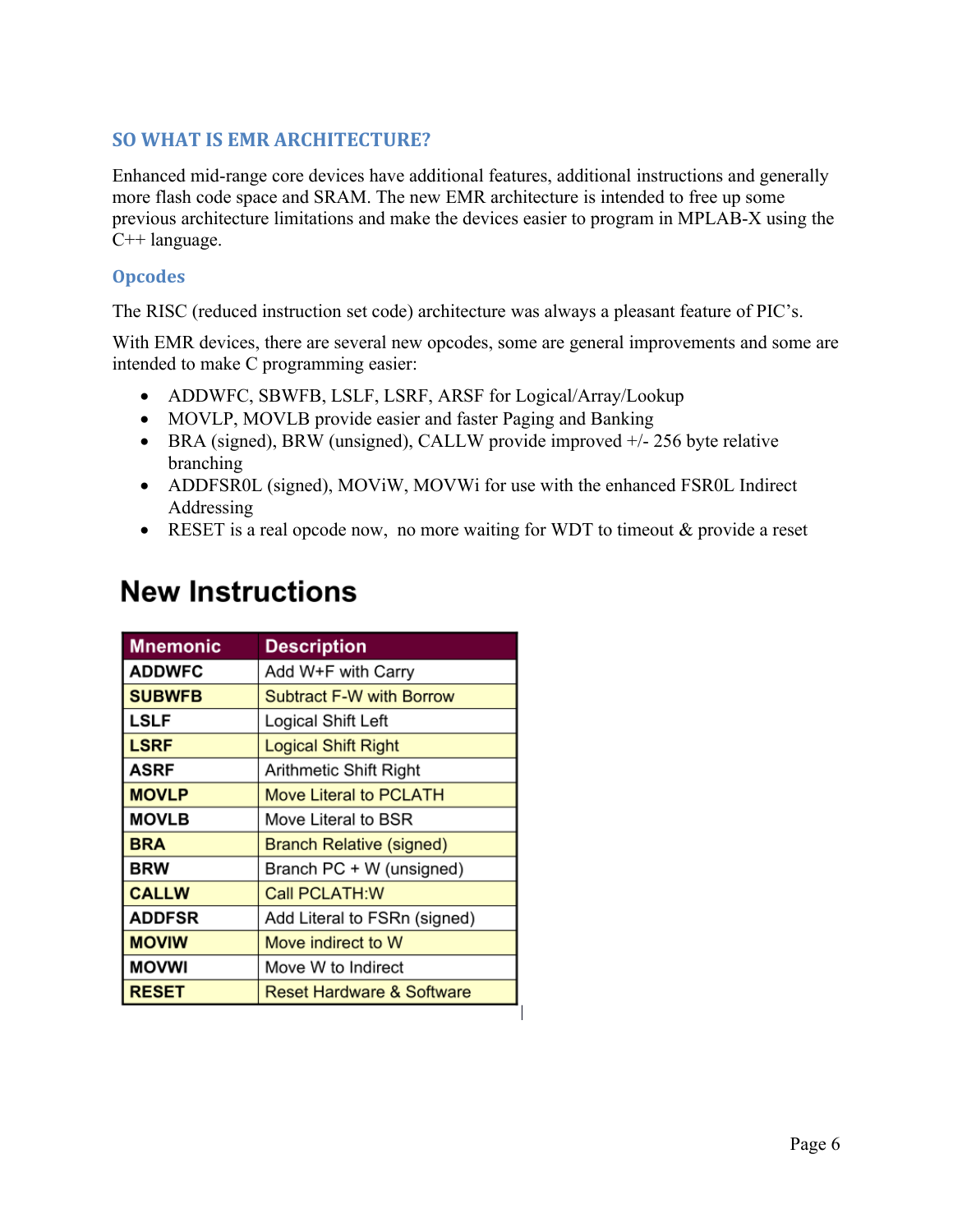#### **Interrupts**

Critical MPU registers are now auto-saved & restored by Interrupt, so there is no need to push/pop these critical registers during an Interrupt Service Routine (ISR). The RETFIE opcode at the end of the ISR now auto-restores ('pops') these critical registers.

These critical registers, as well as the stack and some debug registers are conveniently grouped together on Bank 31.



# **Common Core Registers**

|            | <b>Address</b> | <b>Register</b> | <b>Function</b>                        |
|------------|----------------|-----------------|----------------------------------------|
|            | 0x00           | <b>INDF0</b>    | Indirect Register 0                    |
| <b>NEW</b> | 0x01           | <b>INDF1</b>    | <b>Indirect Register 1</b>             |
|            | 0x02           | PCL             | <b>Program Counter Low</b>             |
|            | 0x03           | <b>STATUS</b>   | <b>Status Register</b>                 |
| <b>NEW</b> | 0x04           | <b>FSR0 Low</b> | File Select Register 0 Low Byte        |
| <b>NEW</b> | 0x05           | FSR0 High       | File Select Register 0 High Byte       |
| <b>NEW</b> | 0x06           | <b>FSR1 Low</b> | <b>File Select Register 1 Low Byte</b> |
| <b>NEW</b> | 0x07           | FSR1 High       | File Select Register 1 High Byte       |
| <b>NEW</b> | 0x08           | <b>BSR</b>      | <b>Bank Select Register</b>            |
| <b>NEW</b> | 0x09           | <b>WREG</b>     | <b>Working Register</b>                |
|            | 0x0A           | <b>PCLATH</b>   | <b>Program Counter Latch High</b>      |
|            | 0x0B           | <b>INTCON</b>   | <b>Interrupt Control Register</b>      |

**Figure 1: Registers auto-saved and auto-restored on Interrupt**

#### **Paging**

Mid-range PIC flash memory has always been broken down to 2k 'page' boundaries, as the 14 bit word limitation AND the opcode 'CALL' (3-bits) meant only 11 bits were left for the CALL address. Hence flash memory code must be viewed to be segmented into 2k 'page' boundaries, as this is the address limit of CALLs.

It is recommended to use PAGESEL pseudo-code for all paging, as this makes code fully transportable between MR and EMR devices and allows EMR devices to use the new and faster 'movlp' opcode for paging.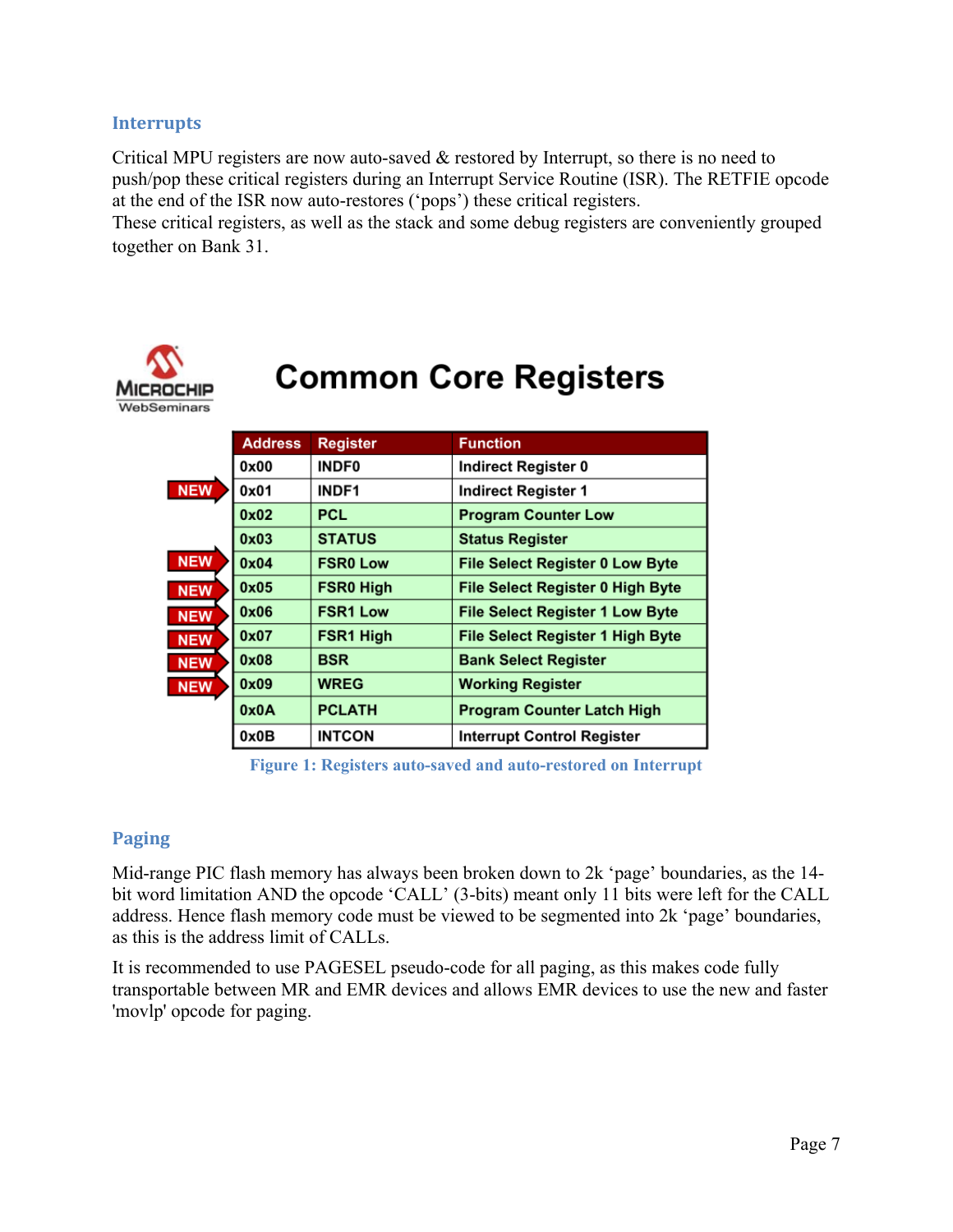#### **Banking**

It is recommended to use BANKSEL pseudo-code for all register selection, as this makes code fully transportable between MR and EMR devices and allows EMR devices to use the faster 'movlb' BSR code for all banking.

PIC's use the Harvard architecture (i.e. separate address space for RAM data and flash program memory), and the RAM and control registers are arranged into 128 byte 'Banks'. With EMR architecture, there are many more Banks in order to accommodate the extra General Purpose RAM (GPR) and the extra control Special Function Registers (SFR's) and still maintain the 128 byte Bank limit.

The multitude of SFR's are now spread over a large range of Banks, but this is not a concern if you use the BANKSEL command when addressing the register, as the assembler will automatically select the correct Bank for you - just remember to revert to Bank 0 when done!

The last Bank (Bank 31) contains critical ISR registers & debug registers available for use.

As usual, the last 16 bytes of SRAM is common to all Banks, but now that idea has been extended so that the first 12 MPU Core Special Function Registers (SFR's) such as the PCL, INDFx, FSRx, Status and W Register are now also common to all 32 Banks.



## **Common General Purpose Registers**

| ADDR <sub>0</sub>          | <b>BANK0</b>                                               | <b>BANK1</b> | <b>BANK2</b>                        | <b>BANK3</b> | <b>BANK4</b>               | <b>BANK 31</b>                     |
|----------------------------|------------------------------------------------------------|--------------|-------------------------------------|--------------|----------------------------|------------------------------------|
|                            |                                                            |              | <b>12 Common Core SFRs</b>          |              |                            |                                    |
| ADDR 11                    |                                                            |              |                                     |              | (Accessible from any Bank) |                                    |
| ADDR 12                    | <b>SFRs</b>                                                | <b>SFRs</b>  | <b>SFRs</b>                         | <b>SFRs</b>  | <b>SFRs</b>                |                                    |
| ADDR 31                    | 20                                                         | 20           | 20                                  | 20           | 20                         |                                    |
| ADDR 32<br><b>ADDR 111</b> | <b>GPR</b><br>80 Bytes 80 Bytes 80 Bytes 80 Bytes 80 Bytes | <b>GPR</b>   | <b>GPR</b>                          | <b>GPR</b>   | <b>GPR</b>                 | <b>Special</b><br><b>Functions</b> |
| <b>ADDR 112</b>            |                                                            |              | <b>Common GPR Memory (16 bytes)</b> |              |                            |                                    |
| <b>ADDR 127</b>            |                                                            |              | (Accessible from any Bank)          |              |                            |                                    |

**Figure 2: EMR Banks structure with shared SFR's and RAM**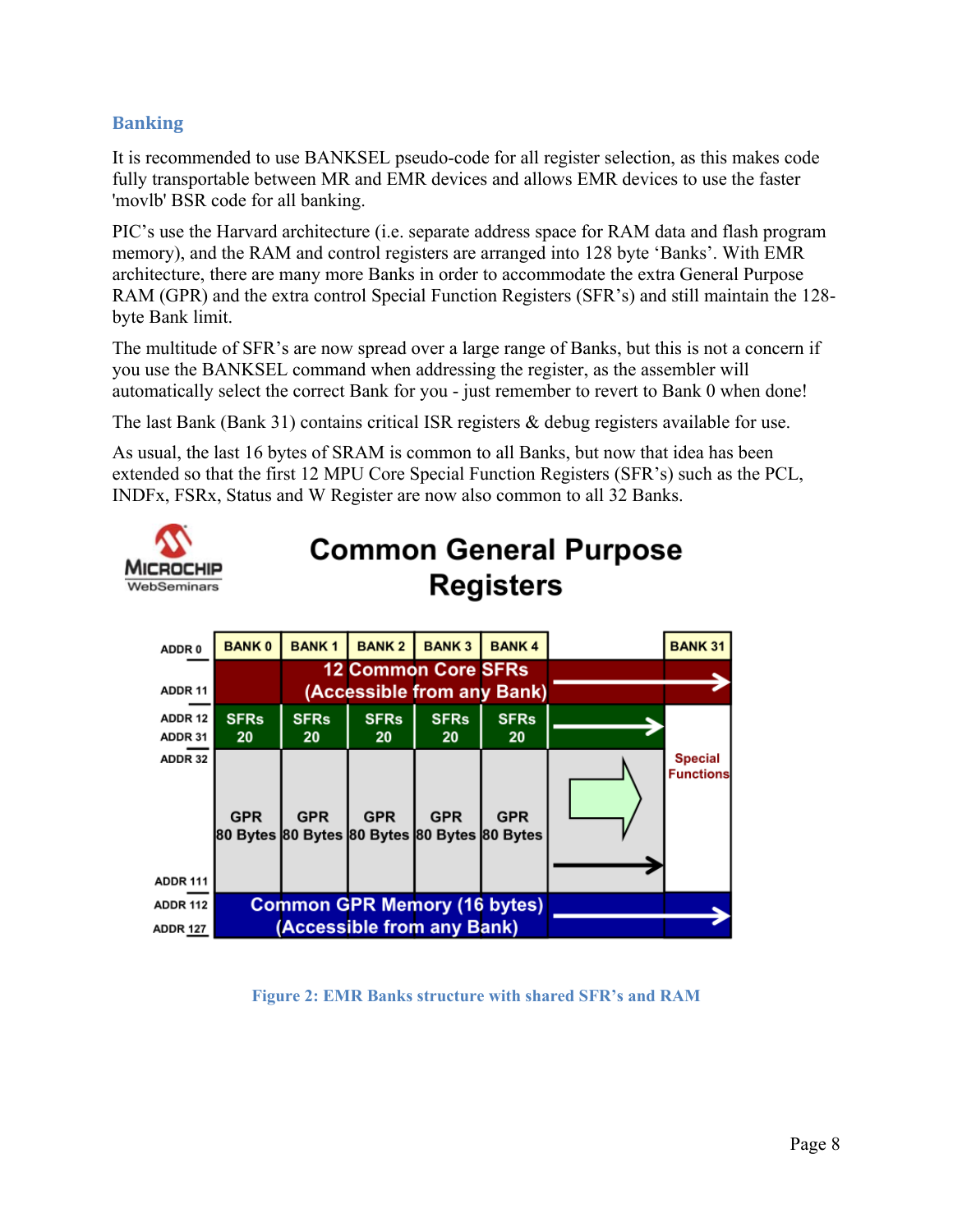#### **Indirect Addressing**

With EMR, there are two full 16-bit indirect registers which can access ALL memory, SRAM and flash. (ISR0 points to the 16-bit address in FSRH0/FSRL0, and ISR1 points to the 16-bit address in FSRH1/FSRL1).

These new 16bit FSR registers are located in the "common first 12 bytes of SFR's' (i.e. common to all Banks) so they can be quickly accessed anytime.

The really cool thing about EMR indirect addressing is that the 16 bit FSR registers now allow access to virtually ALL memory of the PIC, SRAM and Flash! It's almost as though the Harvard architecture has been converted into Von Neumann architecture. The EMR FSR register sees ALL memory in the PIC as a single 32k virtual address space, and even the Banked general purpose RAM is mapped into the this space as a contiguous (linear) block of data memory.

Banks appear in the bottom half of the memory map (including new linear mapping of 'virtual' banks), and the flash code memory appear in the top half.



### (2) 16-bit File Select Registers (FSRs)

| <b>Address</b> | <b>Register</b>  | <b>Function</b>                         |
|----------------|------------------|-----------------------------------------|
| 0x00           | <b>INDF0</b>     | Indirect Register 0                     |
| 0x01           | <b>INDF1</b>     | <b>Indirect Register 1</b>              |
| 0x02           | PCL              | <b>Program Counter Low</b>              |
| 0x03           | <b>STATUS</b>    | <b>Status Register</b>                  |
| 0x04           | <b>FSR0 Low</b>  | <b>File Select Register 0 Low Byte</b>  |
| 0x05           | <b>FSR0 High</b> | <b>File Select Register 0 High Byte</b> |
| 0x06           | <b>FSR1 Low</b>  | <b>File Select Register 1 Low Byte</b>  |
| 0x07           | FSR1 High        | <b>File Select Register 1 High Byte</b> |
| 0x08           | BSR              | <b>Bank Select Register</b>             |
| 0x09           | WREG             | <b>Working Register</b>                 |
| 0x0A           | <b>PCLATH</b>    | <b>Program Counter Latch High</b>       |
| 0x0B           | <b>INTCON</b>    | <b>Interrupt Control Register</b>       |

**Figure 3: The two new 16 bit FSR registers and associated INDFx registers**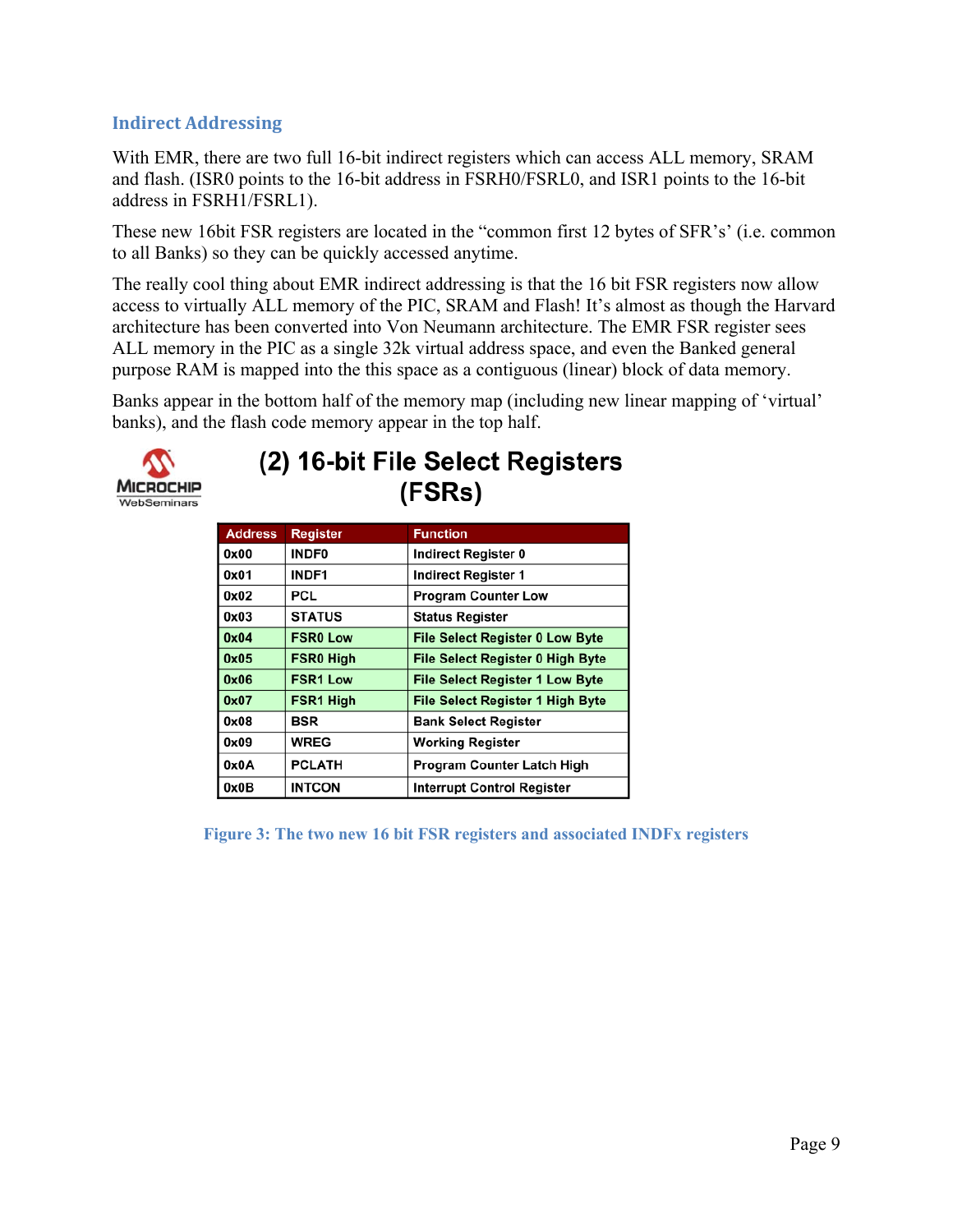

**FSR Memory Map** 

#### **Figure 4: LHS- New FSR 'virtual' address, RHS- Harvard memory addresses**



### **Linear General Purpose RAM**



**Figure 5: LHS- Linear GPR virtual address space**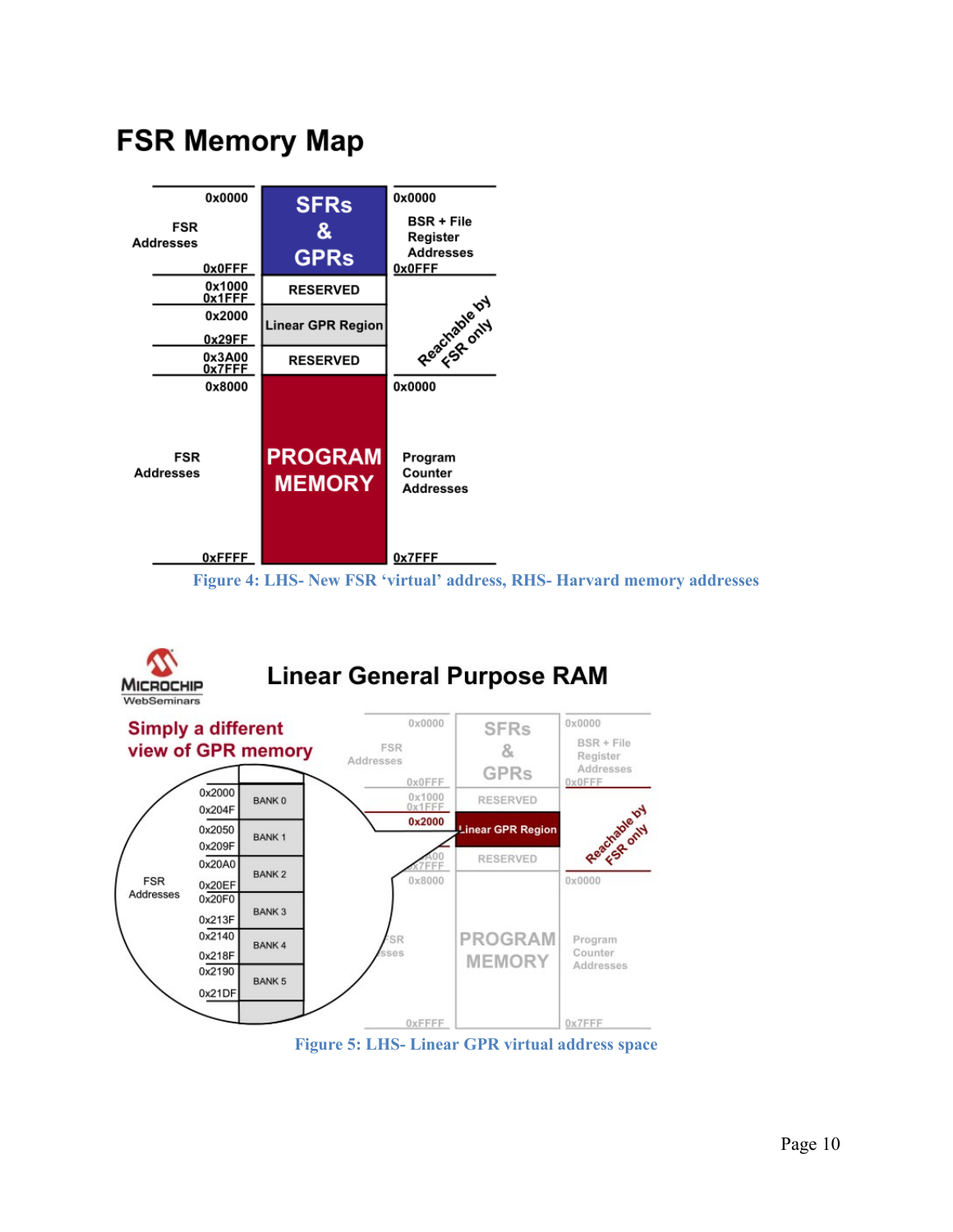Note that the legacy STATUS-IRP bit - which was used in the 16f88 for accessing data memory greater than 256bytes (i.e. anything greater than Bank0/1 access) - is no longer present in EMR devices.

With the EMR devices, the fastest way to change your working bank is to manually update the FSR(H) register, however you can also use BANKiSEL ( BANKiSEL is transportable from MR to newer EMR devices, but note it doesn't preserve the W register).

#### **LATx Register**

A new Latch register added to all I/O ports avoids the previous potential problem of [reading then] writing the INPUT PIN values into the PORT write latches.

With standard MR PICs, it was possible to write a value to a port, then do another bit test (or bit change) to the same port, only to find out that the resultant port state ends up quite unlike what you expected. This is because of the "read-modify-write" problem, whereby the PIC always reads the actual state of the physical pins before modifying and then writing back the new value to the port.

Say you wrote \$FF to the port, but some pins were slow to change state (say, because of a large capacitive load), then if you read it back immediately it might only take a microsecond, but that could be too fast for all capacitive loads to charge up to the \$FF state you requested. So it was possible for this problem to pop up at unexpected times, even when you thought you were manipulating an unrelated pin on that Port!

So all I/O Ports now have a LATCH register. A write to LATx register instead of the PORTx register eliminates any potential read-modify-write issue. But you can also still read the Port pins directly if you so desire.

#### **ADC**

EMR devices often have more AD channels available, although there is still just one central ADC module to do the conversions. There are also new ADC options, like an internal Fixed Voltage Reference (FVR) option & a Temperature sensor.

As a result, the ADC control registers and Analog Select registers (ANSEL) are arranged somewhat differently, but the ADC initialization sequence has not altered.

#### **Weak Pull-Ups**

16f88 had an optional WPU only port B (only) when it was configured as an input.

With the 16f1847, each pin on Port B has an individually configurable internal weak pull-up (with global control). Port RA5 also has a WPU option.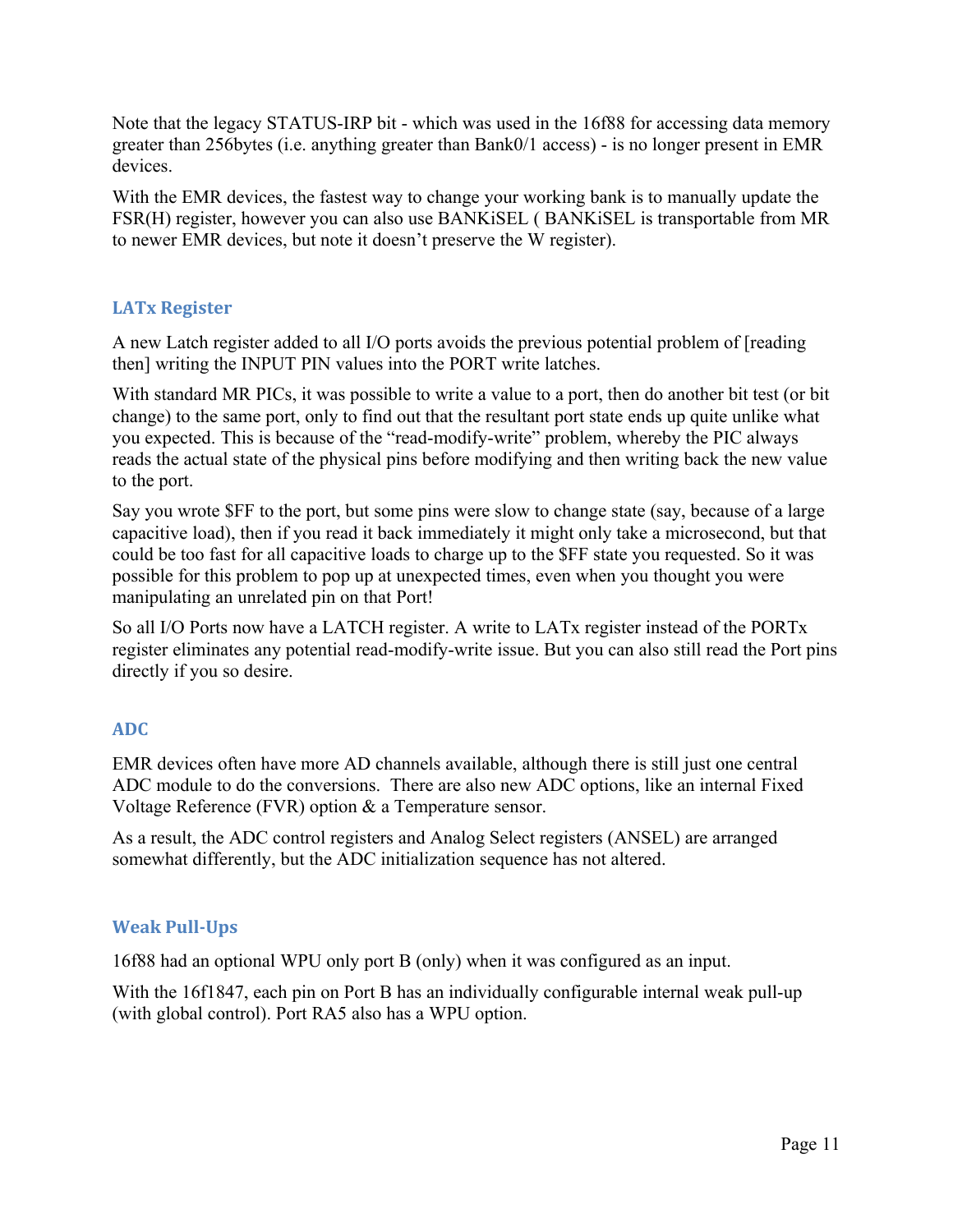#### **Clock**

EMR device clocks are often faster, and may have different prescalers or connection methods to the internal timers. So any code that uses the internal clock for Timers, ADC and delays may also need some adjustment.

#### **WDT**

The 16f1877 WDT now has a new prescaler for much longer timeouts (up to 256 Seconds!), plus the Config Word now has 4 options for WDT operation, not just two. These are:

| WDTE OFF    | EQU H'3FE7' | : WDT disabled                                            |
|-------------|-------------|-----------------------------------------------------------|
| WDTE SWDTEN | EQU H'3FEF' | ; WDT controlled by the SWDTEN bit in the WDTCON register |
| WDTE NSLEEP | EOU H'3FF7' | ; WDT enabled while running and disabled in Sleep         |
| $_WDTE_ON$  | EQU H'3FFF' | : WDT enabled                                             |
|             |             |                                                           |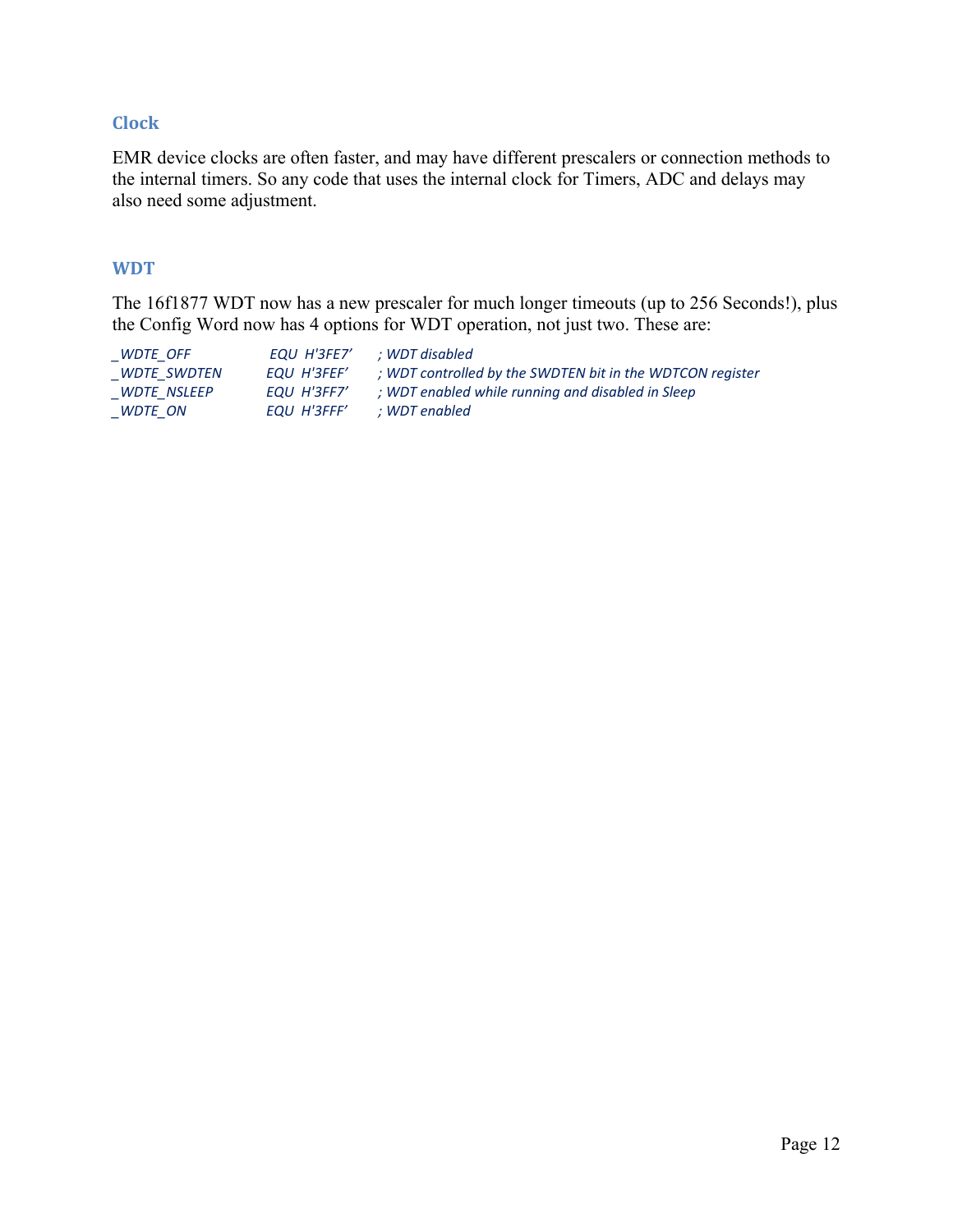#### **MIGRATING TO EMR ARCHITECTURE**

So, this is the rough process I used to migrate my 16F88 assembly code to 16F1847 EMR format.

 It takes a bit of patience, but if you value your old code the good news it is worth it, and, surprisingly, I converted several thousand lines of 16F88 source code (about 3k words) in just a couple of weekends. Strangely I found the process quite meditative, a bit like doing a moderate Sudoku puzzle…and I solved it!

 The biggest scare I had was my initial problem of no display, but that was unrelated to the migrations, it turned out to be (embarrassingly) my incorrect voltage applied to the LCD contrast pin on a new 16x2 LCD.

 Because I migrated my older code in logical steps (like suggested below), surprisingly few bugs surfaced during the process.

I used frequently used the Ctrl-H (find and replace) command within MPLAB for most code modification, and this made searching for and replacing redundant legacy code quite easy, despite it having 4000 lines! After each major change, I incremented the ASM filename and recompiled and retested the code in my hardware. In total, only about a dozen or so recompiles were necessary in the end.

Below is the outline and approximate sequence I used for my migration from 16f88 to 16f1847.

#### **Processor Definition & Config Bits**

Alter the processor definition and configuration bits (aka 'fuses') at the start of your code..

```
list P=16f1847
#include p16f1847.inc
```
 *\_\_CONFIG \_CONFIG1, \_FOSC\_INTOSC & \_WDTE\_SWDTEN & \_PWRTE\_ON & \_MCLRE\_ON & \_CP\_OFF & \_CPD\_OFF & \_BOREN\_OFF & \_CLKOUTEN\_OFF & \_IESO\_OFF & \_FCMEN\_OFF*

 *\_\_CONFIG \_CONFIG2, \_WRT\_OFF & \_PLLEN\_OFF & \_STVREN\_OFF & \_BORV\_HI & \_LVP\_OFF*

…or you can do it with MPLAB IDE menu after specifying your device [*Configure>Select Device*] then [*Configure > Configuration Bits*].

#### **Watchdog Timer**

 The WDT now has a new prescaler for much longer timeouts, plus the Config Word now has 4 options for WDT operation. I recommend you disable the WDT until you are satisfied all other code alterations are implemented and are fully working.

CONFIG word declaration for the WDT:

| WDTE OFF    | EQU H'3FE7' | ; WDT disabled                                            |
|-------------|-------------|-----------------------------------------------------------|
| WDTE SWDTEN | EQU H'3FEF' | ; WDT controlled by the SWDTEN bit in the WDTCON register |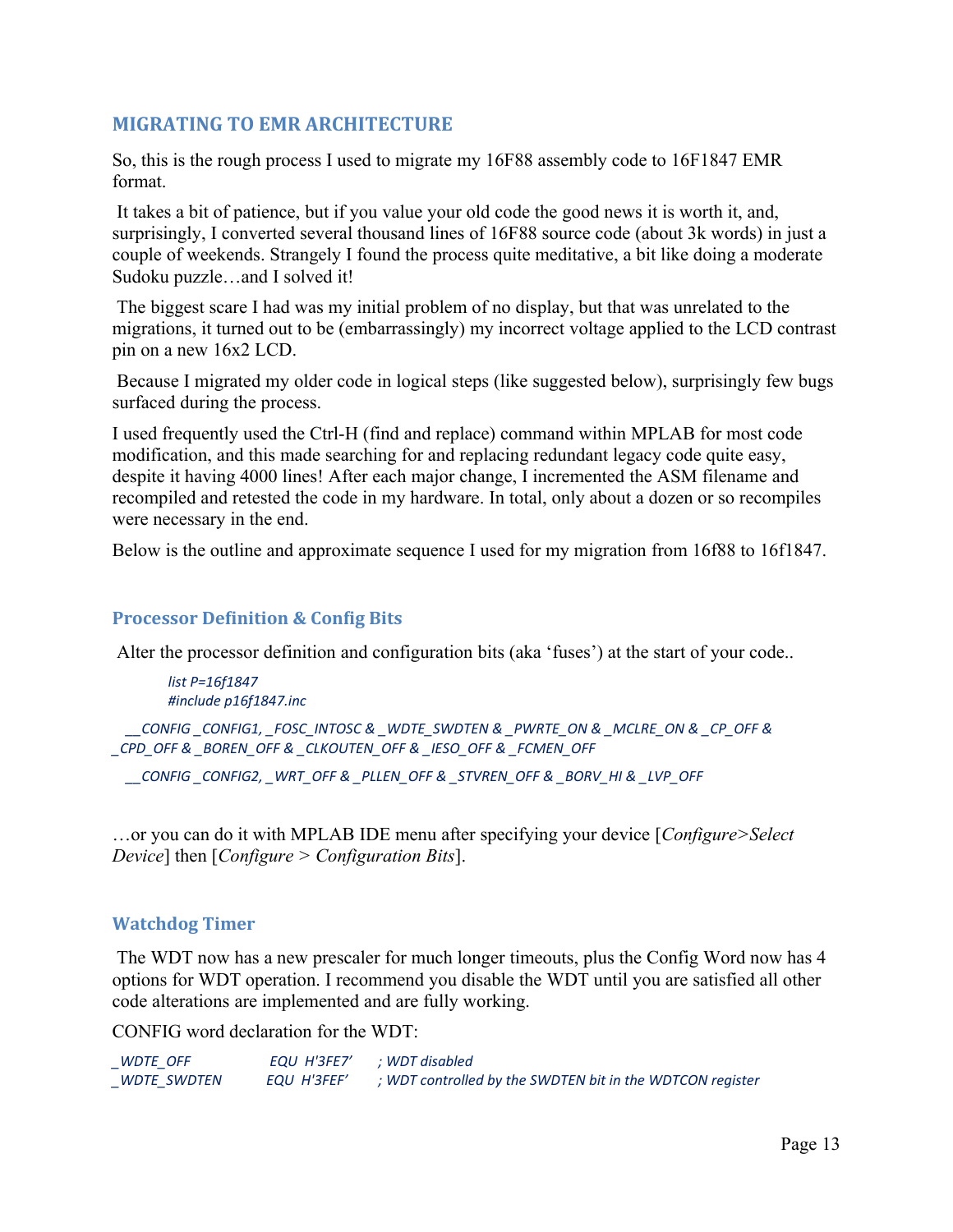| <b>WDTE NSLEEP</b> | EOU H'3FF7' | ; WDT enabled while running and disabled in Sleep |
|--------------------|-------------|---------------------------------------------------|
| WDTE ON            | EQU H'3FFF' | : WDT enabled                                     |

Main code initialization of WDT:

| banksel | <b>WDTCON</b> |                                                     |
|---------|---------------|-----------------------------------------------------|
| movlw   | b'00010110'   | ; S/W WDT (31.5khz INTRC clk/65556) = 2.09S timeout |
| movwf   | <i>WDTCON</i> | ; WDT prescaler (WDT enabled in config word)        |
| bsf     | WDTCON.0      | ; SW enable WDT                                     |

#### **Clock**

The 16f1847 can now run as high as 32MHz, but I recommend you stick to the old 16f88 speed until safe. Any code that relies on the internal clock (eg Timers, ADC and delays) may also be impacted and may need adjustment.

Refer to the 16f1847 datasheet to initialise the clock registers.

| banksel OSCCON    | ; Bank1                    |
|-------------------|----------------------------|
| movlw b'01110010' | ; 8MHz, running from INTRC |
| movwf OSCCON      | ; set clock                |
| movlw b'00000000' |                            |
| movwf OSCTUNE     |                            |

#### **Ports, LATx and WPU's**

With the new LATx latch register is present on all I/O ports, I recommend you read and write to LATx (and not directly to the Port) unless you are sure it's safe from the read-modify-write issue described earlier.

The initialisation of the Ports and the TRIS (tristate, or data direction) register are unchanged.

With the 16f1847, each pin on Port B now has an individually configurable internal weak pullup, as does Port RA5. Take this into consideration when looking at your hardware design.

| ; set portA & B data direction & pullups                    |         |              |                                                       |  |  |  |
|-------------------------------------------------------------|---------|--------------|-------------------------------------------------------|--|--|--|
|                                                             | hanksel | <b>IATA</b>  |                                                       |  |  |  |
| clrf                                                        |         | LATA         | Data Latch PORTA:                                     |  |  |  |
| clrf                                                        |         | LATB         | :Data Latch PORTB                                     |  |  |  |
|                                                             | hanksel | WPUA         |                                                       |  |  |  |
| clrf                                                        |         | <b>WPUA</b>  | ; disable all WPU (not needed on A/D channels)        |  |  |  |
| clrf                                                        |         | <b>WPUB</b>  | ; disable all WPU (not needed on Act-Hi SW input RB2) |  |  |  |
| ; set port data direction, where (0)=outputs and (1)=inputs |         |              |                                                       |  |  |  |
|                                                             | banksel | <b>TRISA</b> | ; Bank1 - DataDir register                            |  |  |  |
|                                                             | movlw   | b'00111111'  | : <7-6> outputs, all else inputs                      |  |  |  |
|                                                             | movwf   | <b>TRISA</b> |                                                       |  |  |  |
|                                                             | movlw   | b'00000100'  | : SW IN<2>, all else outputs                          |  |  |  |
|                                                             | movwf   | <b>TRISB</b> |                                                       |  |  |  |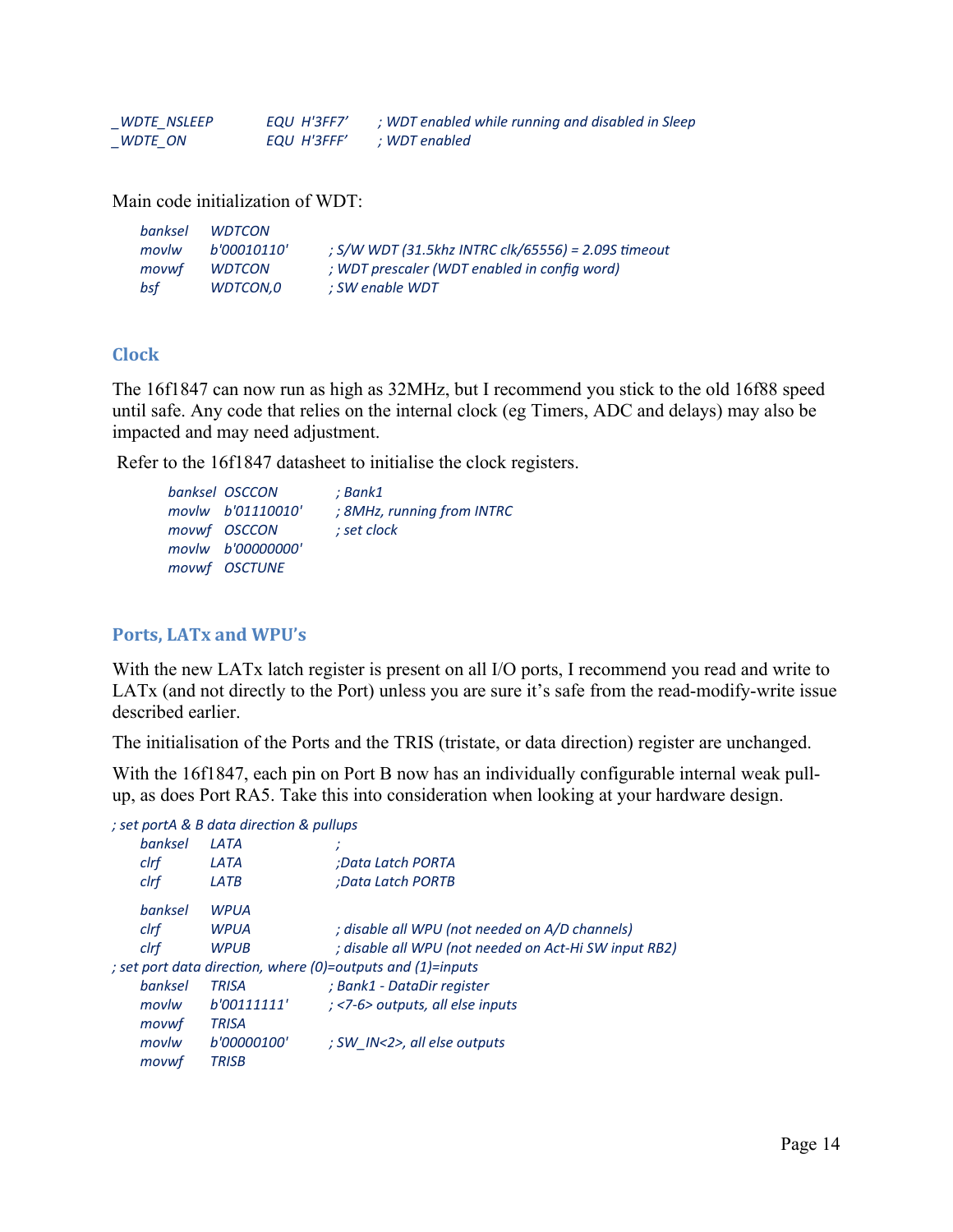#### **ADC**

EMR device ADC's have new options, like an internal Fixed Voltage Reference (FVR) option & a Temperature sensor. The FVR is a welcome improvement to consider instead of using Vdd as the +ve ADC voltage reference. For example, if your old hardware design used a78L05 as the ADC +ve reference, you could have a +/-4% error on all ADC readings (the 78L05 was typically 5V +/-0.2V at 25C!).

As there are five extra ADC channels on the 16f1847 (12 in total) and the ADC control registers are a bit different, there are now two analog initialization registers (ANSELA/B) and two ADC control registers (ADCCON0/1) to initialise. For example…

|         | banksel FVRCON | ; setup FVR as an optional Vdd +ve reference                       |
|---------|----------------|--------------------------------------------------------------------|
| movlw   | b'10000011'    | ; set FVR ENabled & ADC buffer gain x4                             |
|         | movwf FVRCON   |                                                                    |
|         |                |                                                                    |
| banksel | <b>ANSELA</b>  | ; Bank3                                                            |
| movlw   | b'00011111'    | ; setup PortA <4:0> as analog inputs                               |
| movwf   | ANSELA         |                                                                    |
| clrf    | <b>ANSELB</b>  | : (portB currently not used for any analogue)                      |
| banksel | <b>ADCONO</b>  | ; Bank1                                                            |
| movlw   | b'00000000'    | ; default is ChanSel 000 (ANO) & set ADC to off                    |
| movwf   | <b>ADCONO</b>  |                                                                    |
| movlw   | b'11010000'    | ; right justified result, (Fosc/16) = 2uS AD clk, AD Ref = Vss-Vdd |
| movlw   | b'11010011'    | ; as above, but with option for AD Ref = Vss-Vfvr (4.096v)         |
| movwf   | ADCON1         |                                                                    |
| bsf     | ADCON0, ADON   | ; A/D converter enabled!                                           |
|         |                |                                                                    |

#### **Banks and Page references**

Remove any Bank0/1/2/3 DEFinitions (or Bankx references) & replace with BANKSEL [registername] statements.

Remove any Page0/1 DEFinitions (or Pagex references) & replace with PAGESEL [label] statements.

#### **Initialisation of misc. CONFIG registers**

Depending on your application, you may have some various timers or interrupt registers to setup. Just compare the old and new datasheets to check if anything has changed.

And if your original source code specifies the setup of explicit bits in config registers, it's more future-proof if you recode those to use the generic Microchip labels instead, as the assembler will substitute the correct bit-field should you swap devices.

*;This method of coding may work on your old processor.... bank0 bsf ADCON0,0 ; A/D converter enabled*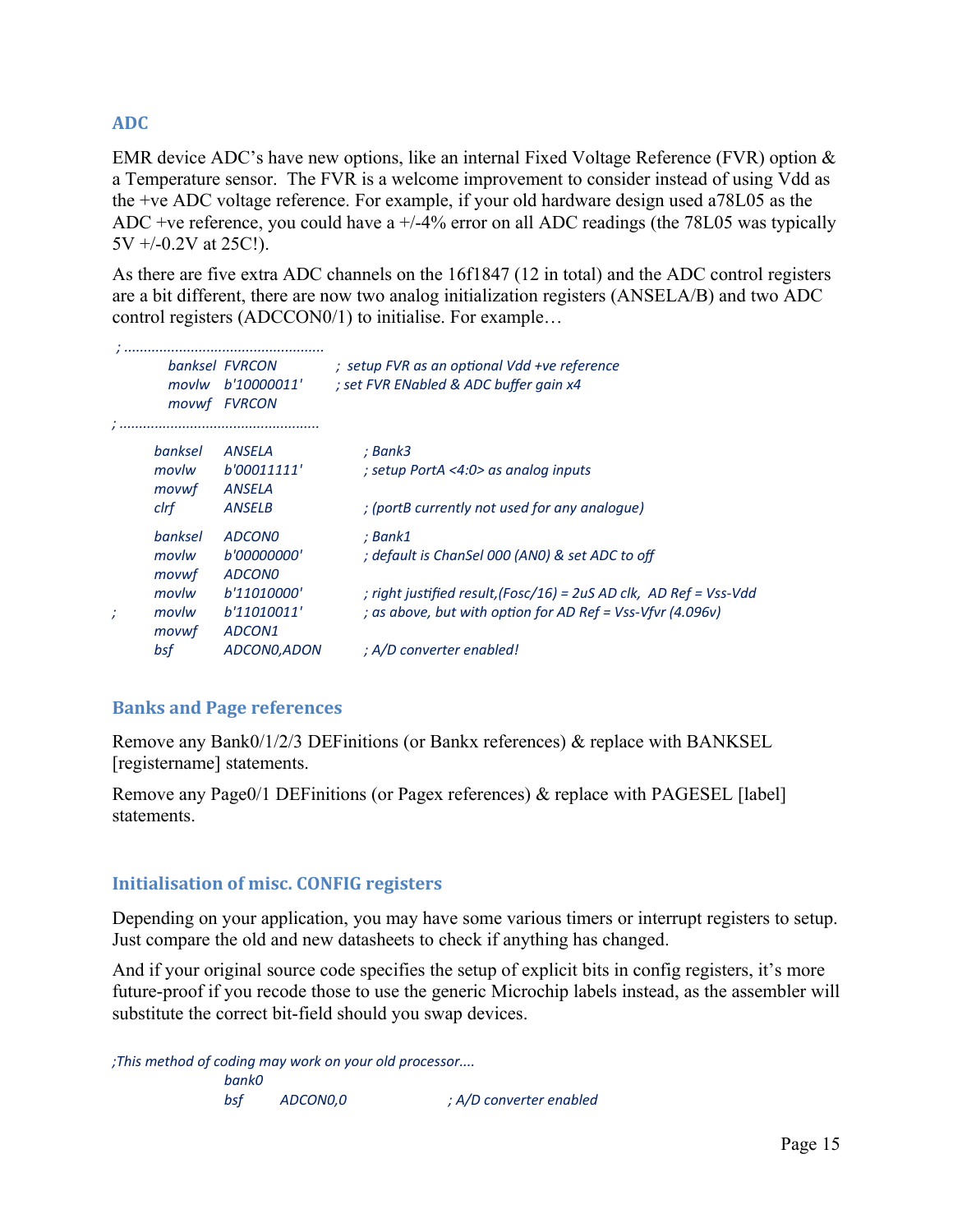#### **Macros**

Check Macros for any old Bank or Page switching code, and ensure it only uses Banksel and Pagesel commands as described above.

You should also consider creating new Macros if the new frequent use of Banksel [register] command makes your main code messy and harder to read.

For example, one piece of my main code spent a lot of time altering a PWM register. Creating new macro definitions of read\_PWM, write\_PWM , inc\_PWM etc meant I still did all the necessary new Banksel swaps, but my new main code stayed clean and easier to read.

| read PWM | macro   |          | ; Example in removing messy bank swaps |
|----------|---------|----------|----------------------------------------|
|          | banksel | CCPR1L   | : Bank5                                |
|          | movf    | CCPR1L.w | : load W from PWM                      |
|          | banksel | d'0'     | ; Bank0                                |
|          | endm    |          |                                        |

#### **Interrupt Service Routines (ISR's)**

Critical registers are now auto-saved in BANK32 and are auto-restored on RETFIE, so ISR's no longer need any code to push/pop the critical registers.

But if you are concerned, leaving the old push / pop code as it was won't hurt anything either.

Keep in mind that deleting push/pop code not only speeds up the ISR code, it can also mean that by deleting any old ISR RAM variables in the valuable \$70-\$7f shared RAM space gives you the option of reusing that valuable space. (ie you can repurpose that RAM space for actions that would otherwise require a lot of Bank switching to manipulate).

#### **Indirect addressing considerations**

With the replacement of the old INDF register with the new 16-bit INDFx registers, it opens all sorts of possibilities for code improvement. In my case, this gave me the opportunity to simplify my LCD string display code and place my LCD strings lookup table on any page I wanted. Plus I could also remove the legacy RETLW code (as was often used in past lookup tables) allowing the table to only comprise clean strings of text.

*; \*\*\*\*\*\*\*\*\*\*\*\*\*\*\*\*\*\*\*\*\*\*\*\*\*\*\*\*\*\*\*\*\*\*\*\*\*\*\**

*STRINGOUT: ; send string to LCD*

*<sup>; \*\*\*\*\*\*\*\*\*\*\*\*\*\*\*\*\*\*\*\*\*\*\*\*\*\*\*\*\*\*\*\*\*\*\*\*\*\*\*</sup>*

*<sup>;</sup> This code intended for extended mid-range devices. The string table can be placed on any page!*